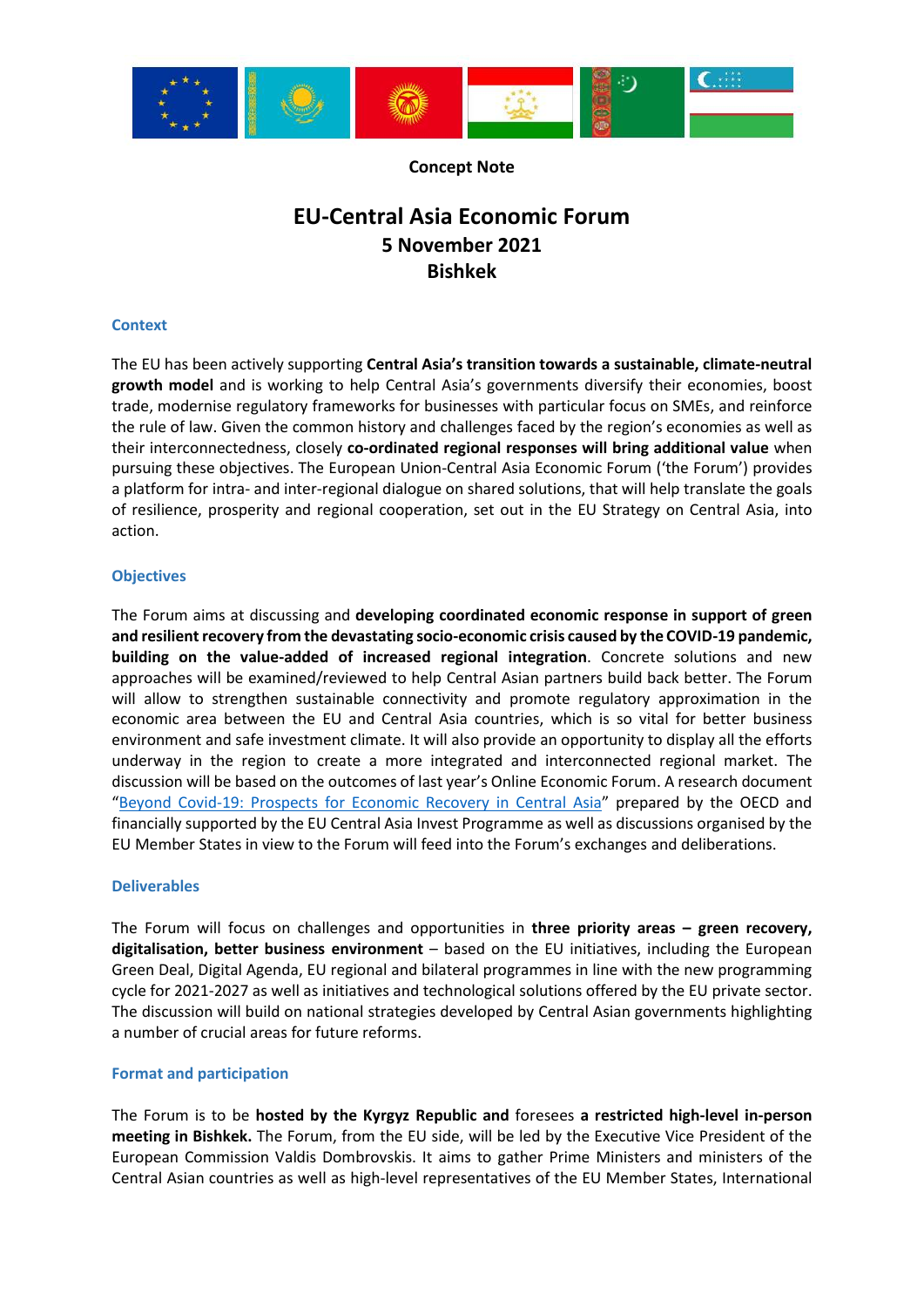

Financial Institutions (e.g. EIB, EBRD) and partner International Organisations (e.g. OECD, ITC), private sector representatives, experts and civil society representatives. Possibility of stakeholders' online participation is also ensured in order to feed the discussions.

# **High-level in-person meeting in Bishkek on 5 November 2021**

*(Forum to be attended in-person only by high-level representatives of the EU, EU Member States, Central Asia, International Financial Institutions and International Organisations. The meeting will be accessible on-line for a wider list of experts and other stakeholders.)* 

# **Plenary session (13:30 - 15:00 Bishkek time)**

*Goal:* During the Online Economic Forum 2020 high-level representatives of Central Asian governments and EU institutions as well as private sector expressed their **commitment to enhancing regional co-operation to support a post-COVID-19 recovery that also serves long-term structural objectives**, including resilience, sustainability and the diversification of employment, production and exports. Governments in the region have developed national strategies, which highlight a number of crucial areas for future reform agendas. Therefore, the opening session will set the stage for a more in-depth discussion on the main challenges and opportunities in three priority areas of the Forum - **green recovery, digitalisation, better business environment**. The discussion will be based on solutions and approaches in line with EU initiatives, notably the European Green Deal, Digital Agenda, EU regional and bilateral programmes in line with the new programming cycle for 2021-2027, as well as initiatives and technological solutions offered by the EU private sector.

*Opening speech: H.E. Ambassador Terhi Hakala, EU Special Representative for Central Asia* 

*Welcoming speeches:* 

- **-** *H.E. Mr. Sadyr Japarov, President of the Kyrgyz Republic*
- **-** *H.E. Ms. Ursula von der Leyen, President of the European Commission (online)*

*Keynote speech: H.E. Mr. Valdis Dombrovskis, Executive Vice-President of the European Commission* 

*Address by: H.E. Mr. Akylbek Japarov, Chairman of the Cabinet of Ministers of the Kyrgyz Republic (TBC)*

*High-level interventions by:*

- *H.E. Mr. Askar Mamin, Prime Minister of the Republic of Kazakhstan*
- *H.E. Mr. Qohir Rasulzoda, Prime Minister of the Republic of Tajikistan (TBC)*
- *H.E. Mr. Abdulla Aripov, Prime Minister of the Republic of Uzbekistan (TBC)*
- *H.E. Mr. Serdar Berdimuhamedov, Deputy Prime Minister of Turkmenistan (TBC)*
- *Representative of the EU Council Presidency (TBC)*
- *Representative of European Investment Bank (TBC)*
- *Representative of European Bank for Reconstruction and Development (TBC)*
- *Representative/-s of the EU Member States (TBC)*

*Moderated by: TBC* 

**Session I (15.30 – 16:40 Bishkek time)**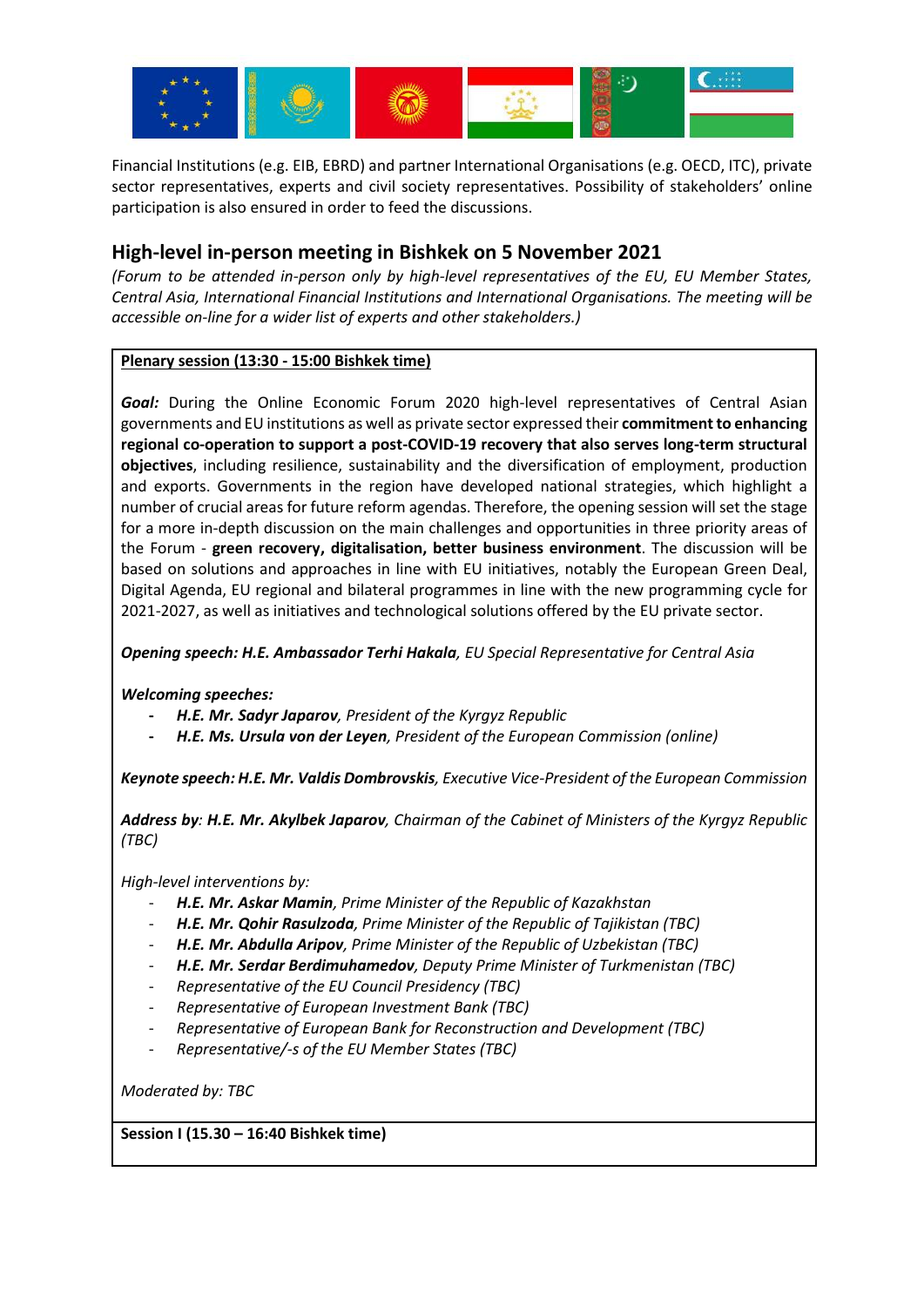

*Theme:* **Transitioning to a green, sustainable, climate and ecologic friendly-neutral economy.** Lowcarbon energy generation, more energy-efficient agricultural and industrial production with the implementation of environmental protection measures, and better water and waste management can support green and inclusive economic recovery and adaptation to climate change. After decades of insufficiently addressed industrial and agricultural pollution, there is a need to ensure that public and private investment helps Central Asia green some of its most valuable sectors. Over 80% of the European Investment Bank's engagements are now combined with climate change objectives, which is indicative of the European Union's determination to mainstream climate objectives into its development priorities for Central Asia.

*Goal: Presentation of results from the EU-supported OECD research document indicating possible way forward in co-operation in green recovery area. Presentation of the main EU and Central Asian initiatives, programmes, solutions offered by public and private sector in support of this goal.*

*Speakers:* Representatives of the EU, OECD, IFIs, Central Asian Ministries of Economy, Finance or other related field, high-level representative of the Energy Charter, EU and CA private sector/business representatives etc.

*Moderated by: TBC* 

### **Session II (16:40 – 17:50 Bishkek time)**

*Theme:* **Digitalisation.** A coherent approach to digitalisation can enhance regional integration, help business recovery, and support the greening of regional economies. One silver lining of 2020 was that it demonstrated the value of digitalisation to governments and businesses. To achieve successful digitalisation, the region needs more investment into digital infrastructure, interoperable and harmonised IT systems, and digital upskilling programmes.

*Goal: Presentation of results from the EU-supported OECD research document indicating possible way forward in cooperation in digitalisation area. Presentation of the main EU and Central Asian initiatives, programmes, solutions offered by public and private sector in support of this goal.*

*Speakers:* Representatives of the EU, OECD, IFIs, Central Asian Ministries of Economy, Finance or other related field, EU and CA private sector/business representatives etc.

*Moderated by: TBC* 

# **Session III (18:00 – 19:10 Bishkek time)**

*Theme:* **Creating a sound business environment.** Stalled structural economic reforms have undermined the region's business climate. Despite recent efforts by governments, the regulatory framework needs to be further simplified, digitalised, and enforced to become attractive to business and investment, including foreign investment. Economic empowerment of women and youth, development of decent work and jobs are also critical, for reasons of both equity and efficiency. In addition, effective structural and regional co-operation will be essential to improving the business environment and facilitating faster income/productivity convergence. In some cases, the implementation of joint projects could promote this end.

*Goal: Presentation of results from OECD research document indicating possible way forward in pursue of improving business environment. Presentation of the main EU and Central Asian initiatives, programmes, solutions offered by public and private sector in support of this goal.*